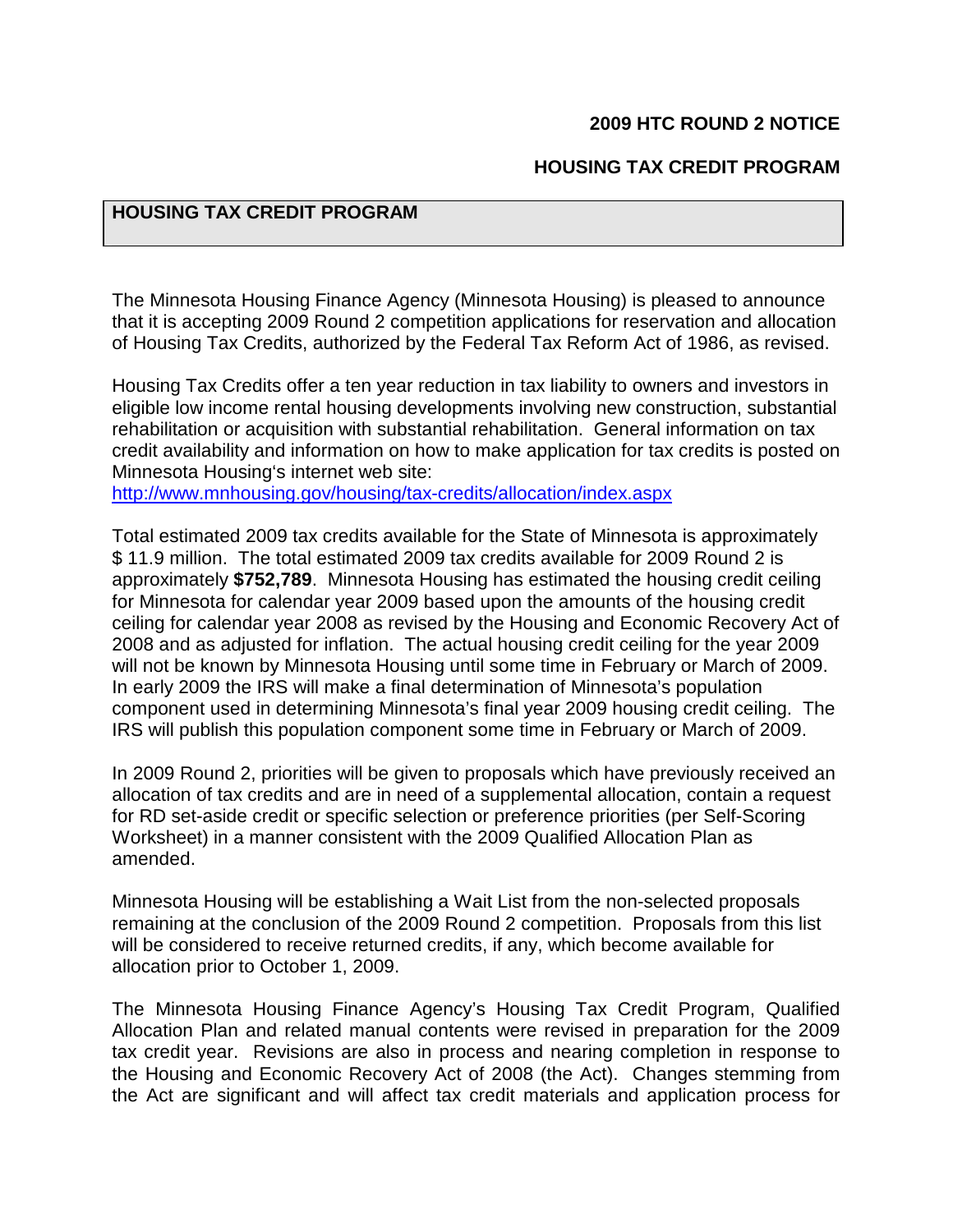2009 Round 2. Details regarding these changes can currently be found on Minnesota Housing's internet web site at [http://www.mnhousing.gov/idc/groups/multifamily/documents/webcontent/mhfa\\_007244.](http://www.mnhousing.gov/idc/groups/multifamily/documents/webcontent/mhfa_007244.pdf) [pdf.](http://www.mnhousing.gov/idc/groups/multifamily/documents/webcontent/mhfa_007244.pdf) It is important that you are aware of the provisions contained in the Act; some provisions contained in the Act may affect your proposed development.

Minnesota Housing will not be holding a formal tax credit application training session specifically for the 2009 Round 2 RFP. Tax credit "technical assistance" may be obtained by calling Minnesota Housing. Multifamily Division staff is available for technical assistance on an on-going basis.

# **Credit Formula**

The Minnesota Legislature designated Minnesota Housing as the primary apportionment agency for housing tax credits for the state and also authorized eligible cities and counties to administer the tax credits in their respective jurisdictions based on the Minnesota Statutes Section 462A.222, Subd. 1(a)(2).

# **Local Administration of Tax Credit**

For Round 2, applicants within Suballocator or Joint Powers Suballocator jurisdictions apply directly to Minnesota Housing.

# **Minnesota Housing Administration of Tax Credits**

In all tax credit rounds, applicants with eligible buildings in the balance of the state, not within the jurisdiction of a Suballocator, may apply to Minnesota Housing for an allocation of housing tax credits.

Each year, 10 percent of the state ceiling is set aside by Minnesota Housing for qualified 501(c)(3) and 501(c)(4) nonprofits as required by Section 42 of the Internal Revenue Code of 1986. Qualified nonprofits can apply to Minnesota Housing for these credits, regardless of the geographic location of the proposed low income housing development, as specified in the allocation plan.

# **APPLICATION PROCESS**

**Housing Tax Credits (2009 Round 2):** The Housing Tax Credit application materials for 2009 Round 2 will be available on Minnesota Housing's internet web site at [http://www.mnhousing.gov/resources/apply/multifamily/MHFA\\_004610.asp](http://www.mnhousing.gov/resources/apply/multifamily/MHFA_004610.aspx)x in early January 2009. Additional information on how to make application is also located on Minnesota Housing's web site at [http://www.mnhousing.gov/housing/tax](http://www.mnhousing.gov/housing/tax-credits/allocation/index.aspx)[credits/allocation/index.aspx](http://www.mnhousing.gov/housing/tax-credits/allocation/index.aspx). Please refer to the web site for more detailed Application Instructions. If you are unable to access the web or need assistance locating or identifying the appropriate materials, contact the Multifamily Division at (651) 297-3294 or Toll Free: 1-800-657-3647.